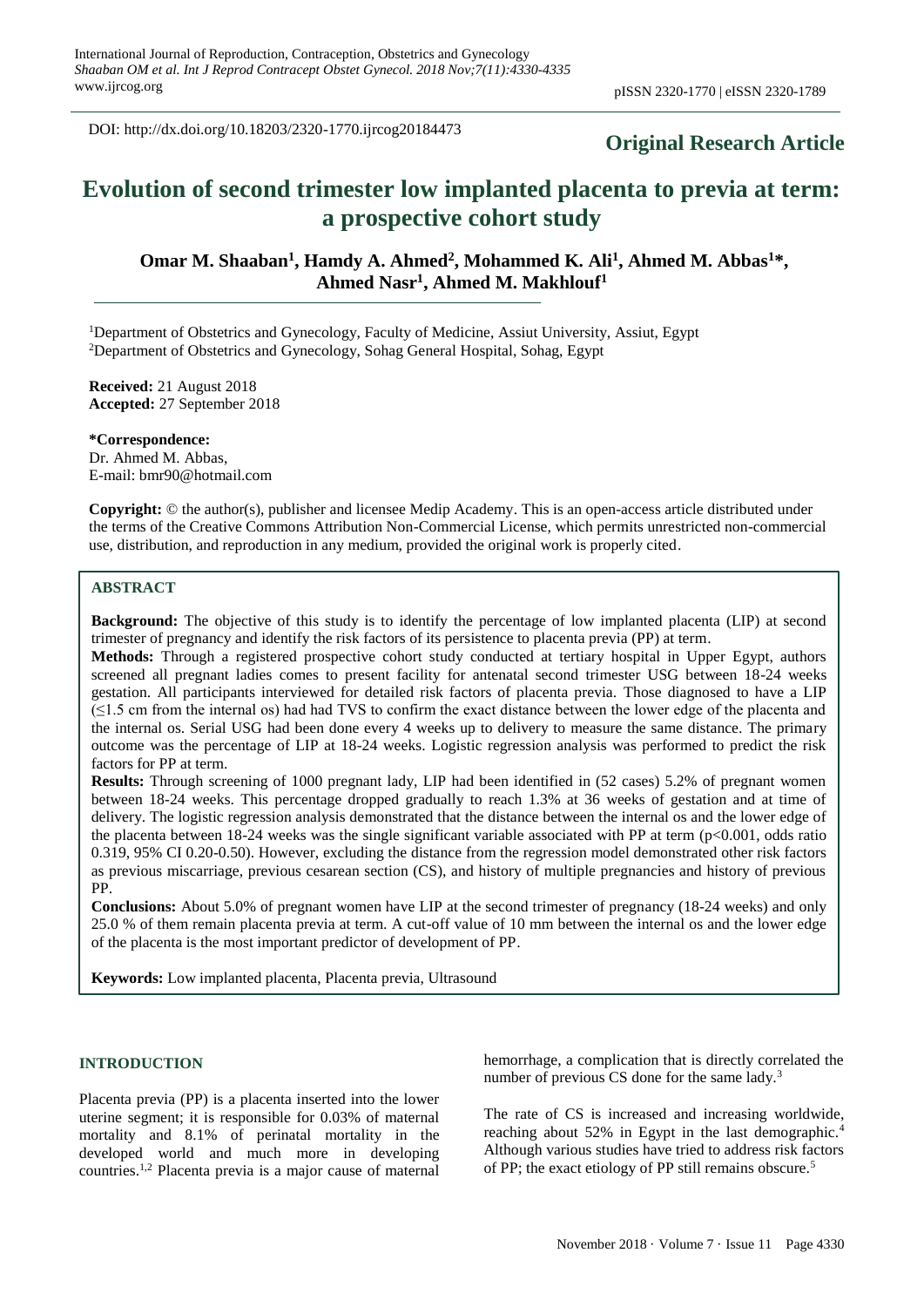Several risk actors have been identified as strong contributors to PP development like high parity, advanced maternal age, history of previous CS and history of previous PP.<sup>6</sup> Unlike first-trimester bleeding, the PP bleeding is usually due to abnormal placental implantation which usually started in the third trimester.<sup>7</sup>

A high number of women with asymptomatic PP or LIP could be detected by ultrasonography when performed at the mid trimester.<sup>8</sup> However; a high proportion of them, about 66% will be migrated especially in marginal, incomplete or low laying PP.<sup>9</sup> So the guidelines recommend follow-up at 32 weeks' gestation to assess for persistence of placenta previa.<sup>10</sup> Transvaginal ultrasonography has an important role in predicting PP at term by determining the distant between the internal cervical os and the lower placental edge at early second trimester.<sup>11</sup> However; there is no consensus about the exact distance, which can give the obstetricians a high sensitivity rate of diagnosis.<sup>12</sup> Additionally, the maternal characteristics may be also having a role in prediction of PP.

The current study aims to identify the percentage of low implanted placenta (LIP) at second trimester of pregnancy and identify the risk factors of its persistence to PP at term.

## **METHODS**

The current study was a clinically registered prospective cohort study (NCT03321435) compassing the percentage of LIP at 18-24 weeks and the risk factors contributed to progression to PP at term. LIP between 18-24 weeks is defined as the overlap of a placental edge on the lower uterine segment (15mm or less from the internal os).<sup>13</sup>

The Institutional review Board of Assiut Faculty of Medicine hade approved the study. The study participants were recruited from the outpatient clinic of Woman's Health Hospital, Assiut University, Egypt from 1st of October 2016 to  $30<sup>th</sup>$  of March 2017. Women who met the eligibility criteria of the study were invited to participate and only those who signed the informed consent were recruited. The consent form included using their medical data anonymously for research purpose.

## *Inclusion criteria*

Authors included in present study women aged between 20-35 years, with BMI 18-22 kg/m<sup>2</sup> who had a singleton baby between 18-24weeks gestation. Gestational age established by either reliable dates or confirmed by early ultrasound.

## *Exclusion criteria*

However; authors excluded women refused to perform trans-vaginal ultrasound (TVS) in the second trimester and who were living away from present hospital so the follow up would be quite difficult.

Each patient was subjected to interview questioner of detailed personal and obstetric history, including: age, parity, number of normal deliveries, number abnormal deliveries, number of multiple pregnancies, number of pervious abortions, smoking, previous uterine operations and previous PP. All pregnant ladies scanned by trans abdominal ultrasound (TA-USG) using a 3- to 5-MHz abdominal probe during this visit to identify cases suspicious of LIP.

Authors cared about bladder over distension during TAS to avoid false positive results. Those who found to have a placental tissue within 15 mm from the internal os by TA-USG were underwent TVS-USG (Medison BW 128, Korea) using a 4- to 7-MHz endo-vaginal probe for accurate measuring of the distance between the lower edge of the placenta and the internal. Additionally, the placental location either anterior or posterior was recorded. All ultrasound examinations were done by a single sonographer to decrease the interobserver errors. Pregnant women with LIP women were encouraged to follow up every 4 weeks at present facility till time of delivery.

During each follow-up visit TVS scan was done and the distance between the lower edge of the placenta and the internal os was reported*.* Definition of LIP was changed to become 50 mm from the internal os starting from 28 weeks gestation.<sup>14</sup> Other sonographic findings had been assessed by TAS. All data were collected in a specially designed data collection sheet that included patients contact details, address and cell phone to facilitate their follow-up.

The primary outcome of the study was the percentage of LIP at mid trimester (18-24 weeks). Secondary outcomes included the percentage of progression of LIP at mid trimester to PP at term and the potential risk factors for prediction of development of PP.

PP at term means placenta within 50 mm from the internal os.<sup>14</sup> Additionally, the placental condition at the time of delivery and the degree of its adherence to the lower uterine segment as well as any maternal complications at the time of delivery had also been recorded.

Sample size was calculated based on the primary outcome (the percentage of LIP at mid trimester). A previous study reported that the percentage of LIP at mid trimester was about  $4.0\%$ .<sup>15</sup> Hypothesizing the population size is 100,0000, percentage of frequency of outcome factor in present population is 4.0% and confidence limits is 5.0%, a total sample size of at least 55 patients will be needed assuming a rate of loss to follow-up of 10% (Epiinfo TM, CDC, USA).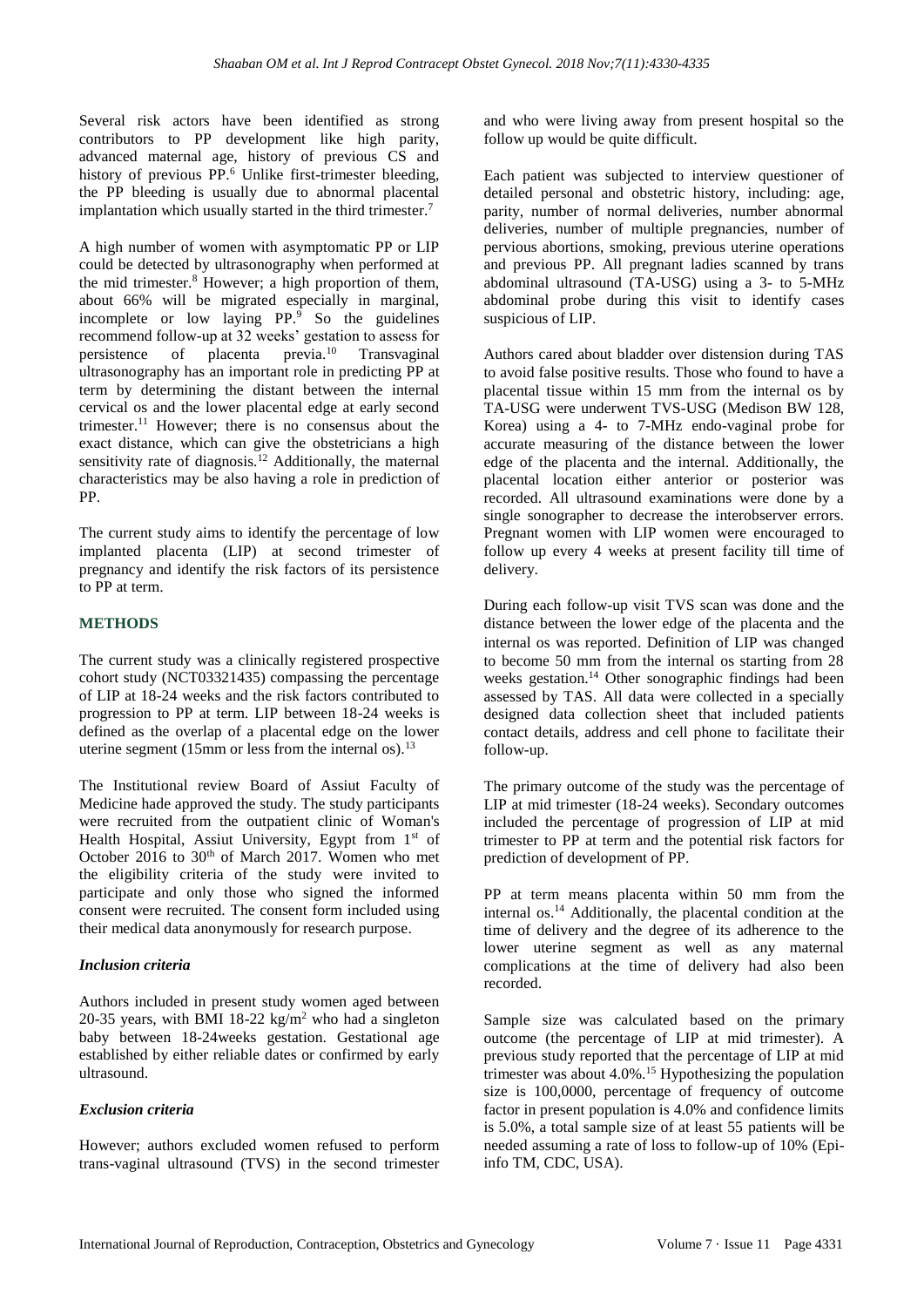#### **RESULTS**

One thousand five hundred pregnant women between 18- 24 weeks gestation were initially interviewed for inclusion in the study. Five hundred women were excluded; 320 because of refusing to perform TVS during pregnancy and 180 because they were livening away from present facility which make the subsequent followup up to delivery not feasible.

Between 18-24 weeks gestation, authors found 52 women (5.2%) had had LIP (within 15 mm from the internal os, while the majority of cases (94.8%) had a higher placenta.<sup>13</sup> By 28 weeks; authors found that only 22 women out of 52 women still had their placentae classified as LIP, taking in consideration that the definition of LIP changes from the start of the 3rd trimester to 50 mm.<sup>14</sup> Furthermore, by 32 weeks; only 14 out of 22 women still had their placentae low implanted, those decreased to 13 women at 36 weeks and at delivery (Figure 1, the study flow chart). Two cases (3.8%) had been diagnosed preoperatively to be suspicious of abnormal invasion (placenta accreta).



Low implanted placenta between 18-24 weeks means placenta within 15mm from the internal os (SOGC, 2007). Low implanted placenta at 3<sup>rd</sup> trimester means placenta within 50 mm from the internal os (McDonald et al, 1997).

### **Figure 1: Study flow chart.**

| <b>Clinical characteristics</b>                   | $LIP$ (n=52)    | $HP(n=948)$     | P value  |
|---------------------------------------------------|-----------------|-----------------|----------|
| Age, mean $\pm SD$                                | $26.96 + 4.93$  | $26.87 + 4.77$  | 0.888    |
| Residency, $n$ $(\frac{9}{6})$                    |                 |                 |          |
| Sohag                                             | 30 (57.7%)      | 522 (55.1%)     | 0.710    |
| Assiut                                            | 22 (42.3%)      | 426 (44.9%)     |          |
| Number of previous $CS$ , n $(\%)$                | 13(25%)         | 131 (13.8%)     | $0.025*$ |
| Number of previous multiple pregnancy, n (%)      | $8(15.4\%)$     | 35 (3.7%)       | $0.001*$ |
| History of previous placenta previa, n (%)        | $1(1.9\%)$      | $2(0.2\%)$      | 0.148    |
| Parity, mean $\pm SD$                             | $1.94 \pm 1.35$ | $1.97 \pm 1.68$ | 0.895    |
| Number of previous miscarriages, n (%)            | $0.48 \pm 0.80$ | $0.56 \pm 0.81$ | 0.497    |
| Placental position, n (%)                         |                 |                 |          |
| Anterior                                          | 30(57.5%)       | 638 (67.3%)     | 0.152    |
| Posterior                                         | 22 (42.5%)      | 310 (32.7%)     |          |
| Distance of the internal $OS$ (mm), mean $\pm SD$ | $6.90 + 5.65$   | $27.25 + 7.48$  | $0.001*$ |

**Table 1: The socio-demographic characteristics between LIP women and HP women between 18-24 weeks gestation.**

\*statistical significance if p-value less than 0.05, LIP low implanted placenta, HP high placenta, CS cesarean section, SD standard deviation.

Table 1 shows that there were no significant differences between women with LIP and those with a higher placenta at 18-24 weeks in socio-demographic data except in history of previous CS which was much higher in LIP women than women with a higher placenta (25% versus 13.8%; respectively, p=0.025).As regard history of multiple pregnancy; the figures are 15% in LIP women versus 4% in a high placenta women; respectively with statistically significant difference (p=0.001) (Table 1).

Seventy five percent of LIP between 18-24 weeks became a high implanted placenta at time of delivery. In the other hand; 25% of cases persist as PP at time of delivery. The possible risk factors for progression of LIP between 18-24 weeks to PP at term were calculated by multivariate logistic regression analysis. Authors found that the only significant predictive factor was the distance between the internal os and the lower edge of the placenta (Table 2).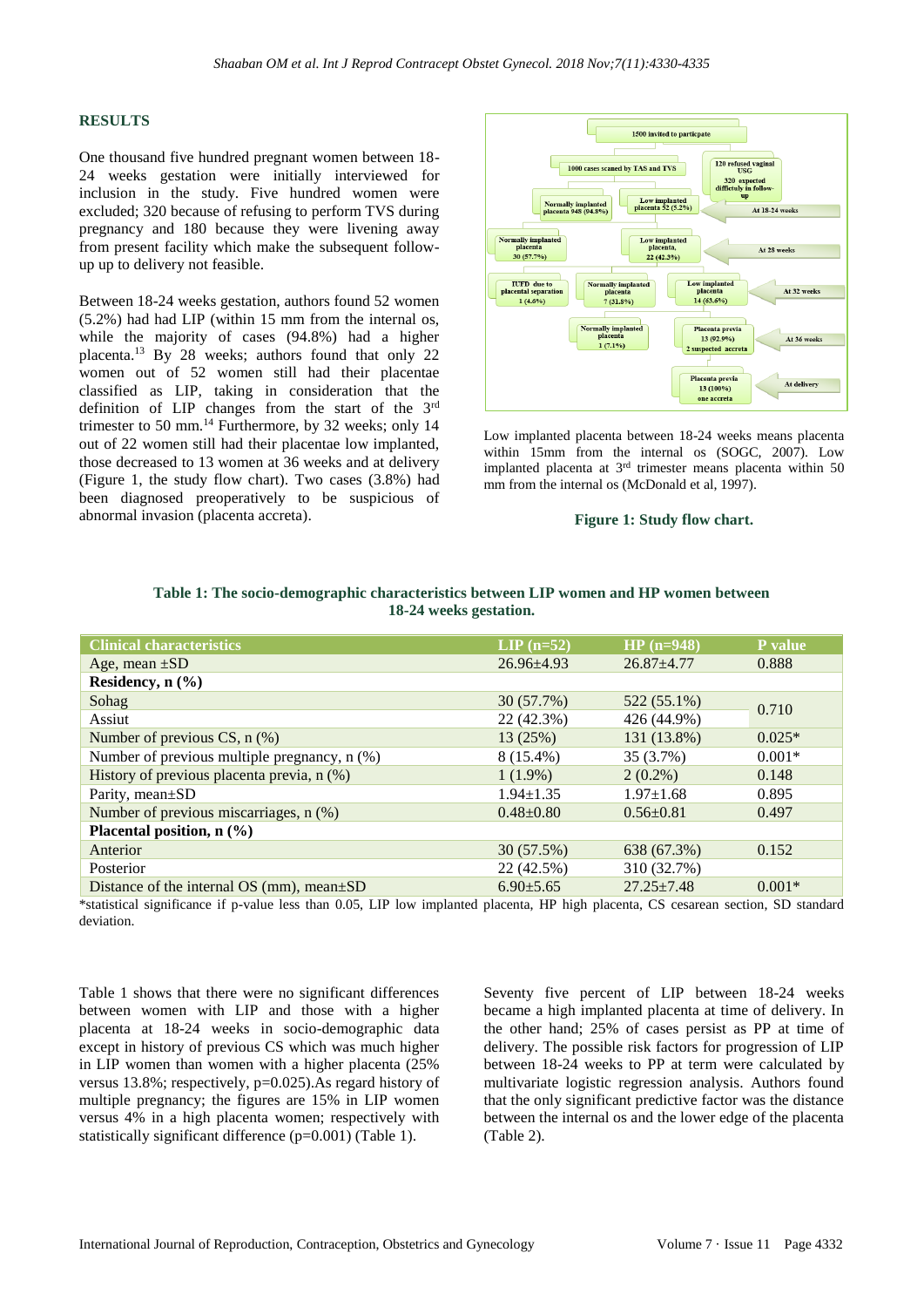## **Table 2: Multivariate logistic regression analysis for possible risk factors for LIP between 18-24 weeks including the distance from the internal os.**

| Parameter            | <b>Multivariate analysis</b> |            |  |
|----------------------|------------------------------|------------|--|
|                      | OR (95% CI) P value          |            |  |
| Age                  | 1.058                        | 0.385      |  |
| Residency            | 0.948                        | 0.472      |  |
| <b>CS</b>            | 4.476                        | 0.089      |  |
| Multiple pregnancy   | 0.843                        | 0.636      |  |
| Parity               | 0.843                        | 0.404      |  |
| <b>History of PP</b> | 30.885                       | 1.000      |  |
| Miscarriage          | 0.558                        | 0.895      |  |
| Distance from IO     | 0.319                        | $< 0.001*$ |  |

\*statistical significance if p-Value less than 0.05, CS cesarean section, PP placenta previa, IO internal os.

Excluding the distance from the internal os from the regression model resulted in the appearance of the effect of other significant factors namely previous miscarriage, previous CS, history of multiple pregnancies and history of previous PP (Table 3).

## **Table 3: Multivariate logistic regression analysis for possible risk factors for LIP between 18-24 weeks excluding the distance from the internal os.**

| Parameter            | <b>Multivariate analysis</b> |            |
|----------------------|------------------------------|------------|
|                      | OR (95% CI) P value          |            |
| Age                  | 1.019                        | 0.531      |
| Residency            | 0.995                        | 0.987      |
| <b>CS</b>            | 0.404                        | $0.010*$   |
| Multiple pregnancy   | 0.147                        | $< 0.001*$ |
| Parity               | 0.918                        | 0.371      |
| <b>History of PP</b> | 0.065                        | $0.050*$   |
| Miscarriage          | 0.615                        | $0.041*$   |

\*statistical significance if p-value less than 0.05, CS cesarean section, PP placenta previa.





Finally; authors constructed receiver operating characteristic (ROC) curves to evaluate the sensitivity and specificity of the most significant predictor revealed by logistic regression which was (distance from IO). Authors found that the most suitable cut-off point of internal os distance at 18-24 weeks predicting the progression of LIP to PP at term is 10 mm, with a sensitivity of 95% and a specificity of 83% (Figure 2).

Complications that encountered at the time of delivery in cases of PP were 18 cases (34.6%) of cases had received antenatal or intra-natal blood transfusion, 14 (26.7%) cases had developed post-partum hemorrhage and only one case proved to be abnormally adherent at the time of cesarean delivery.

## **DISCUSSION**

Second trimester screening of a thousand of pregnant women between 18-24 weeks diagnosed LIP as defined by 15 mm or less from the internal os in 5.2% of cases. Prospective follow-up of these cases dropped with the rate nto1.3% of cases to become overt PP at term and during delivery. This is confirming the fortunate upward change of placental location with advancement of gestational age placental migration. Authors studded the potential predictors of this favorable placental migration and identified that the distance between the internal os and the lower edge of the placenta as the most important predictor at the second trimester of pregnancy. Other contributors included previous history of miscarriage, previous CS, history of multiple pregnancies and history of previous PP had been also identified.

Placenta previa is a life threatening obstetric complication; however, its proper anticipation and preparation of pregnant women with PP is markedly decreases the maternal morbidity and mortality.<sup>16</sup> Present detection rate of LIP (5.2%) is quiet similar to what have been found by Rosati and colleagues (4.9%)between 10- 16 weeks gestation.<sup>17</sup> Additionally, Mustafa et al reported also an incidence of 3.9 % between 20-24 weeks gestation.<sup>15</sup> Again; Shukunami in his study reported an incidence of  $6.0\%$  at 12-15 weeks of pregnancy.<sup>18</sup> Variance in the gestational age of scanning and the type of included participants may be behind this minor difference. On the other hand, other studies found much lower incidence ranged from 0.66 to 1.1 between 15-20 weeks.<sup>19,20</sup> Difference in the span of time at which different studies had been done may be the cause of lower detection rate in some studies as CS rate is different. Moreover, present rate of detection of LIP was 2.2% at 28 weeks scan. This is in accordance to Obata and colleagues of 2.8%who scanned patients at 29 weeks gestation.<sup>21</sup> With advancement of pregnancy, by 36 weeks of gestation the rate of PP in present cohort was 1.3% and the same rate observed at the time of CS at term. This is near what has been recently reported by Omakanye who reported 1.6% incidence of PP among 10,250 deliveries.<sup>22</sup> On the contrary; much lower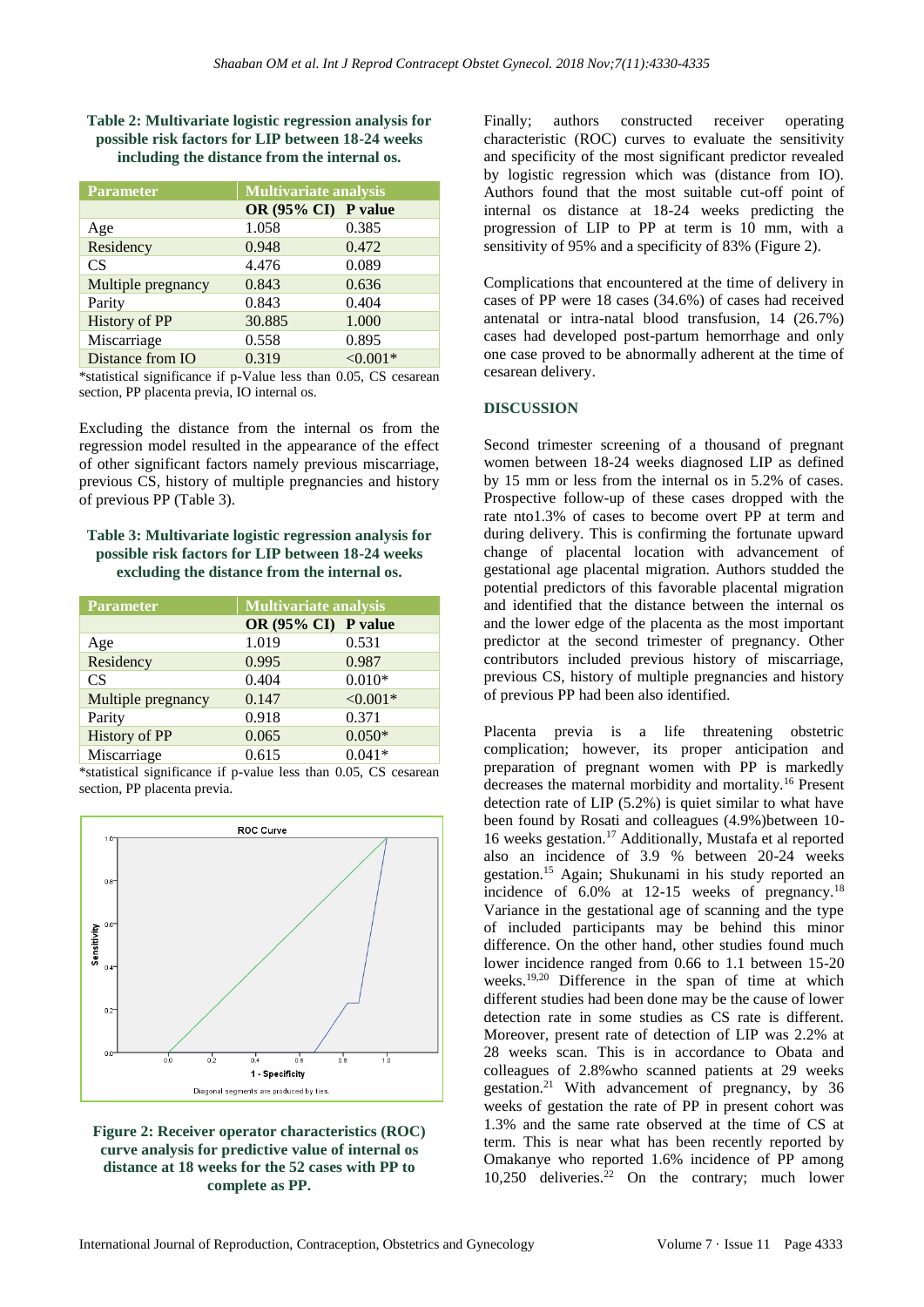incidence was reported by Kollmann (0.36% in 2003 and 0.74% in 2011) which could be explained by the parallel increase in CS deliveries from  $24.2$  to  $31.9\%$ .<sup>23</sup>

These findings may point to the presence of an element of change in the placental location with the progress of pregnancy. The placental trophotropism which means degeneration of thin placental margins and rapid growth of the lower uterine segment may explain this phenomenon.<sup>24</sup> From the above studies, it can be settled that the rate of detection of LIP decrease with the advancement of gestational age and there is no consensus about the cut of value of distance early in pregnancy that can predict the LIP at term. Moreover, it seems that the reported incidence of PP is increasing year after year and this is parallel to the increase in the CS rate.

The distance from the internal os measured between 18- 24 weeks was the only significant risk predictor. This was in accordance to Kacey and colleagues who found that the likelihood of resolution of LIP detected after 14 weeks gestation was affected by only gestational age and distance from the internal os at time of diagnosis.<sup>25</sup>

Present study demonstrated that the most significant cutoff points for predicting the persistent of second trimester LIP to PP was 10 mm. This cut of value had a very high sensitivity (95%) and relatively high specificity (83%). Authors are in agreement with Taipale and colleagues who agreed that persistence of PP is extremely unlikely if the distance is more than 10 mm.<sup>26</sup> On the other hand, Mustafa and colleagues reported a distance that a distance of 2.4 cm between11-14 week, gave 80.0%probability of PP at term.<sup>15</sup> The difference in the cut value may be secondary to the earlier scan of LIP in Mustafa and colleagues study in addition to the difference in the other risk factors.

Present study had its limitation, as authors followed up only women who diagnosed to have LIP based on present criteria up to delivery not all the scanned women. Based on present study authors do recommend second trimester scan of all pregnant women for exclusion of LIP. Close follow up of those with placentae 10 cm or less from the internal os as about one quarter of them will develop PP. Further studies are needed for early detection of second trimester LIP with the cut of value of 10 mm is greatly recommended.

## **CONCLUSION**

About 5.0% of pregnant women have LIP at the second trimester of pregnancy (18-24 weeks) and only 25.0 % of them remain placenta previa at term. A cut-off value of 10 mm between the internal os and the lower edge of the placenta is the most important predictor of development of PP.

*Funding: No funding sources Conflict of interest: None declared* *Ethical approval: The study was approved by the Institutional Ethics Committee*

## **REFERENCES**

- 1. Royal College of Obstetricians and Gynaecologists. Placenta praevia, placenta praevia accreta and vasa praevia: diagnosis and management. Green-top Guideline No. 27. London: RCOG; 2011.
- 2. Umazume T, Hayasaka S, Kato F, Ishikawa S, Morikawa M, Minakami H. Sudden maternal hypoxemia during elective cesarean section in a woman with placenta previa. Clin Case Rep. 2017;5(10):1668-71.
- 3. Kollmann M, Gaulhofer J, Lang U, Klaritsch P. Placenta praevia: incidence, risk factors and outcome. J Matern Fetal Neonatal Med. 2016;29(9):1395-8.
- 4. Betrán AP, Ye J, Moller AB, Zhang J, Gülmezoglu AM, Torloni MR. The increasing trend in caesarean section rates: global, regional and national estimates: 1990-2014. PloS One. 2016;11(2):e0148343.
- 5. Royal College of Obstetricians and Gynaecologists. Placenta Praevia, Placenta Praevia Accreta and Vasa Praevia: Diagnosis and Management. Green-top Guideline No.27. London: RCOG; 2011.
- 6. Rosenberg T, Pariente G, Sergienko R, Wiznitzer A, Sheiner E. Critical analysis of risk factors and outcome of placenta previa. Arch Gynecol Obstet. 2011;284(1):47-51.
- 7. Sekiguchi A, Nakai A, Kawabata I, Hayashi M, Takeshita T. Type and location of placenta previa affect preterm delivery risk related to antepartum hemorrhage. Int J Med Sci. 2013;10(12):1683-8.
- 8. Bhide A, Thilaganathan B. Recent advances in the management of placenta previa. Curr Opin Obstet Gynecol. 2004;16(6):447-51.
- 9. Reddy UM, Abuhamad AZ, Levine D, Saade GR. Fetal imaging: executive summary. Obstet Gynecol. 2014;123:1070-82.
- 10. Eichelberger KY, Haeri S, Kessler DC, Swartz A, Herring A, Wolfe HM. Placenta previa in the second trimester: sonographic and clinical factors associated with its resolution. Am J Perinatol. 2011;28:735-40.
- 11. Lauria MR, Smith RS, Treadwell MC, Comstock CH, Kirk JS, Lee W, et al. The use of secondtrimester transvaginal sonography to predict placenta previa. Ultrasound Obstet Gynecol. 1996;8(5):337- 40.
- 12. Durst JK, Tuuli MG, Temming LA, Hamilton O, Dicke JM. Resolution of a low-lying placenta and placenta previa diagnosed at the mid trimester anatomy scan. J Ultrasound Med. 2018.
- 13. SOGC clinical practice guideline. Diagnosis and Management of Placenta Previa. No. 189, March 2007.
- 14. Macdonald AA, Fowden AL. Microscopic anatomy of the ungulate placenta. Equine Vet J Suppl. 1997;24:7-13.